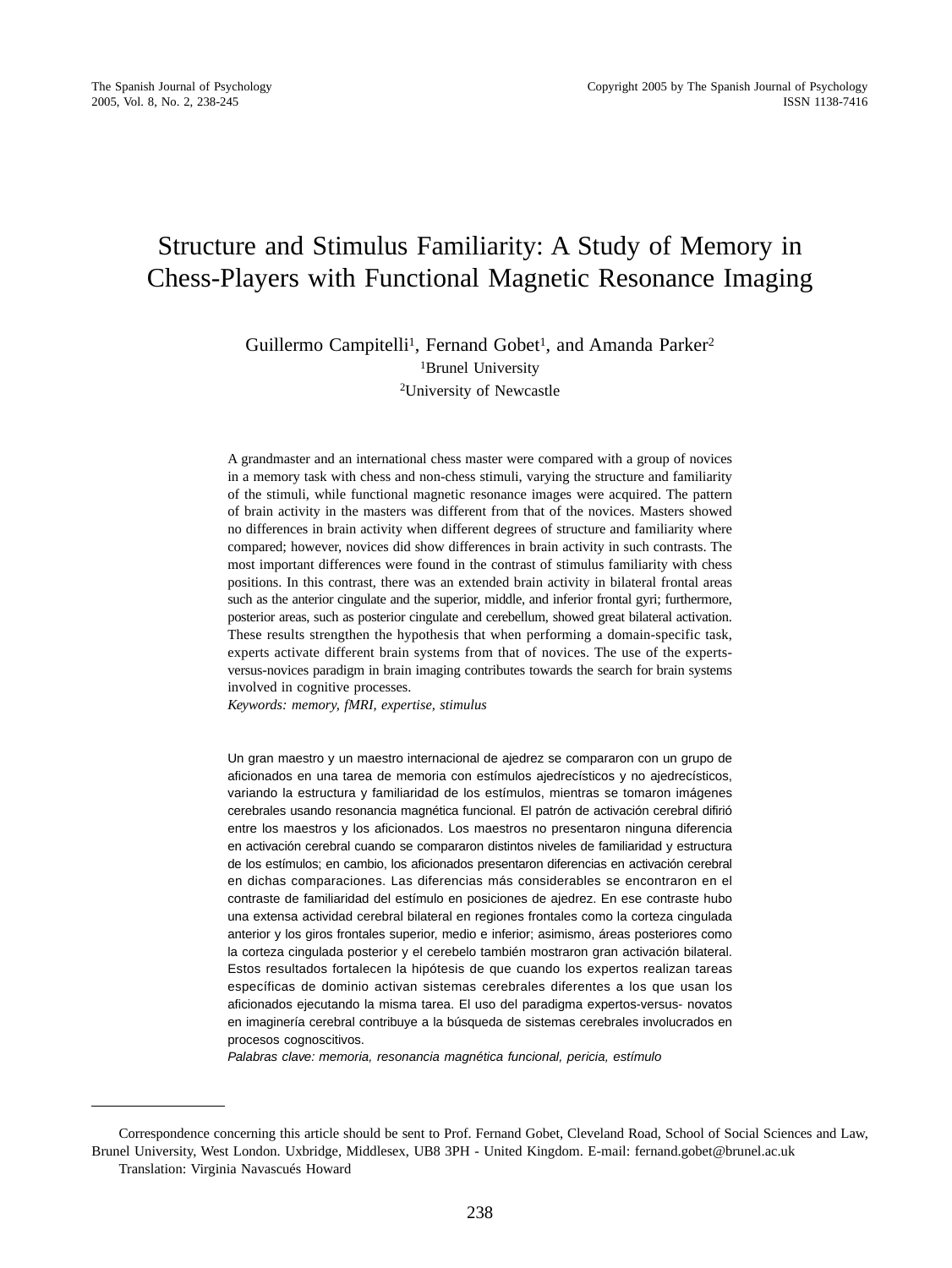This article presents a study of memory using functional magnetic resonance imaging (fMRI) in chess-players. There is an extensive tradition of research in psychology using chess-players as research subjects to study cognitive processes such as perception (i.e., Chase & Simon, 1973b; De Groot & Gobet, 1996), memory (i.e., Charness, 1976; Chase & Simon, 1973a; Gobet & Simon, 1996b), thinking (i.e., De Groot 1946/1978; Gobet, 1998), and visual imagination (Campitelli & Gobet, 2005; Saariluoma & Kalakoski, 1997).

Chess has been chosen as a task environment for psychological research for the following reasons. First, the laboratory experiments with chess-players are an ideal compromise between internal controllability and ecological validity. In turn, the chess board with chess pieces is a very simple environment (therefore, controllable), in which an immense number of possibilities can be generated  $(2^{143}, \text{see})$ De Groot & Gobet, 1996). Therefore, it is an ecologically valid task environment with high controllability and freedom to manipulate many variables (Gobet & Simon, 2000). Another important reason to use chess in the laboratory is the existence of an international ranking (Elo, 1978) that allows the correct establishment of levels of excellence and makes it possible to compare different experiments. Lastly, the databases of chess masters' games are easily accessible, which contributes flexibility to generate stimuli. Therefore, the use of chess-players and chess tasks is an important tool for the study of cognitive processes. In this article, we focus on memory and its neural bases.

Two theoretically relevant phenomena were discovered in memory research using chess-players as subjects: Their performance was poorer in memory tasks when the logical structure of the specific stimulus of the domain of excellence was modified, and they maintained their level of performance in memory tasks when less familiar symbols were used to represent the position (i.e., the use of the initial of the name of the chess piece on the board, instead of the normal symbol that represents the piece).

The deterioration of their performance due to presentation of a modified stimulus structure was corroborated in many experiments using reconstruction of chess positions. De Groot (1946/1978) presented chess positions for a 2-15 s time lapse to chess-players of various levels. After presenting the position, it was withdrawn and participants were asked to reconstruct it. Recall performance was a function of the chess-players' level, with the grand masters achieving scores of almost 100% of the pieces placed in the correct position. Chase and Simon (1973b, 1973a) obtained the same result, introducing a new condition. In this condition, the task was the same, but the distribution of the pieces on the board was random, that is, the logical structure of a chess position was modified. In this condition, the masters' performance was almost as poor as the novices'. This result was corroborated in numerous studies. Gobet and Simon (1996a) performed a meta-analysis and found that, although the difference in performance between masters and novices was minimal, there was a significant difference favoring the former.

Gobet and Simon (1996b, 2000) presented the templates theory—an extension of the chunks theory (Chase & Simon, 1973b)—to explain the above-mentioned phenomenon. The templates theory maintains that, throughout their careers, chess-players learn chunks (segments of information) of typical chess configurations which are stored in long-term memory. With practice and study, some of these chunks of 3 or 4 pieces are transformed into templates of 10 or 12 pieces. These configurations make up the core of the template that can be completed by additional information. This long-term structure is automatically activated when chess-players perceive a chess position. The more experience a chess-player has, the more templates stored in long-term memory; hence, the greater quantity of positions that could be automatically recognized and, therefore, performance in recall and recognition tasks would be better. However, in random positions, as the logical structure of a chess position has been modified, there are very few recognizable configurations, leading to a poorer performance.

The templates theory was implemented in a computer model—CHREST (Gobet & Jansen, 1994)—that contains a "mental eye," a short-term memory, and a long-term memory. The mental eye allows the formation of mental images, either from retina stimulation or from the activation of information in memory. The short-term memory is a vector with a capacity for 4 items, and the long-term memory contains a discrimination network in which chunks and templates are formed by means of familiarization and discrimination processes. This model has successfully simulated the performance of chess-players of different levels in memory tasks (Gobet & Simon, 2000), as well as the chess-players' eye-movements (De Groot & Gobet, 1996). It has also simulated problem-solving in computer programmers (Lane, Cheng, & Gobet, 2001) and language acquisition (Gobet et al., 2001).

The phenomenon of maintaining the level of performance when the symbols that represent the chess pieces are modified was also discovered by Chase and Simon (1973). These authors replaced the chess pieces with the initials of the pieces and observed that performance in the aforementioned memory task was not affected. Saariluoma (1991) and Saariluoma and Kalakoski (1997), using a different task, substituted the pieces with black dots and obtained no variation in memory performance.

Taking into account the two phenomena analyzed, we designed an experiment in which the structure variables (logical positions vs. random positions) and familiarity (chess symbols on a chess board vs. geometrical figures on a greyand-white board) were manipulated and we used the fMRI technique to explore which brain areas were activated in chess masters and novices. We chose a simple memory task so that the differences in brain activation would not be related to differences in performance.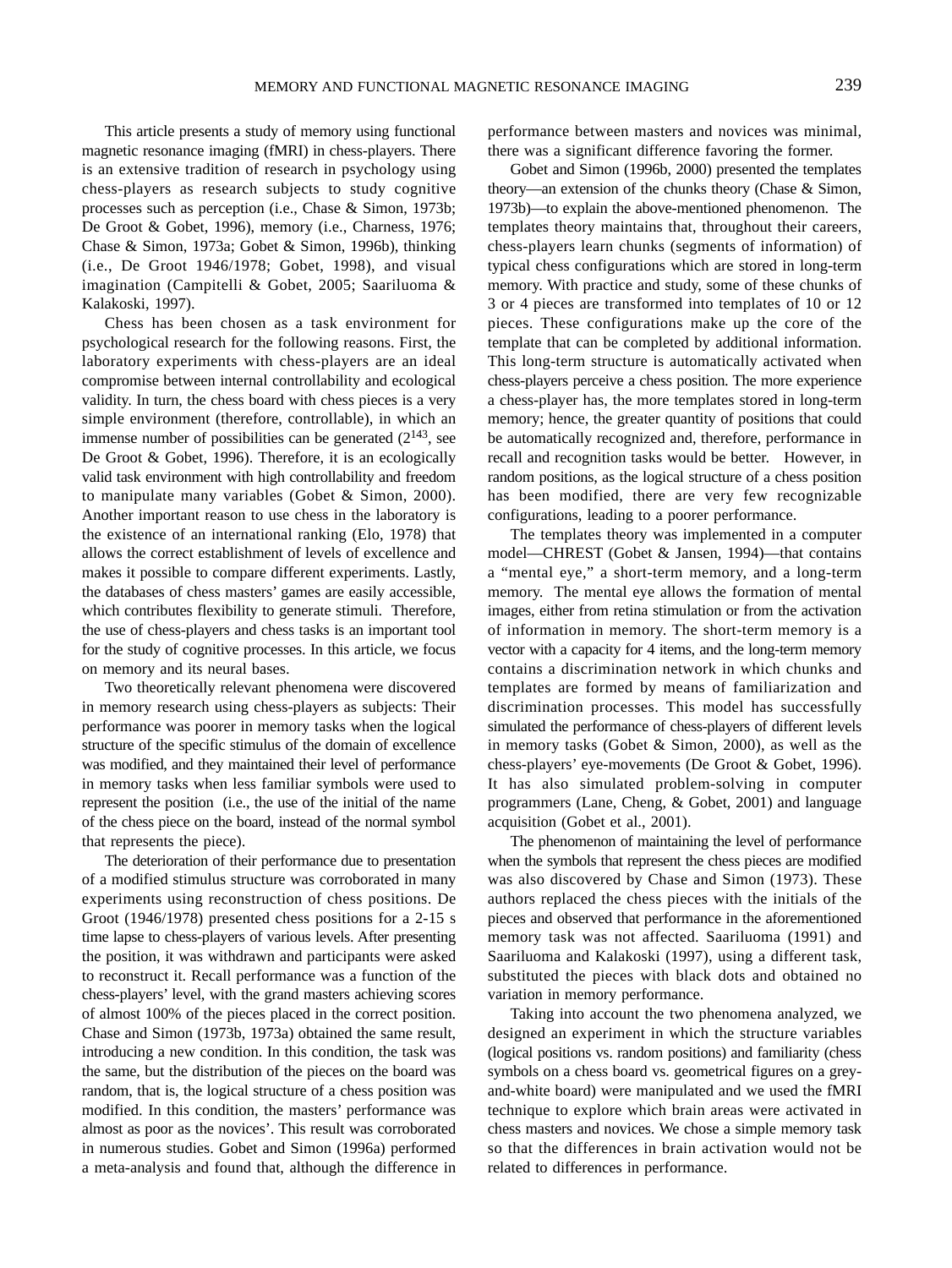Previous studies using neuroimages with chess-players have investigated various cognitive processes. Nichelli and colleagues (1994) found brain activation in the left middle temporal lobe in a task that consisted of determining whether or not a move was legal. Onofrj et al. (1995) and Atherton, Zhuang, Bart, Hu, and Sheng (2003) studied chess-players who had to solve a chess problem while their brain activity was recorded. Onofrj et al. found brain activity in the nondominant superior frontal lobe and medial temporal lobe (that is, the right hemisphere in right-handed individuals and the left one in left-handed individuals). Atherton et al. found left hemisphere activation in the superior frontal lobe and cerebellum, and bilateral activation in the precuneus and posterior cingulate cortex. Lastly, Amizdic, Riehle, Fehr, Wienbruch, and Elbert, (2001) obtained brain images of chessplayers while they played a game against a computer. They found a different distribution of brain activation in masters as compared with players of a lower level. The former showed a relatively more extended activation pattern in the frontal and parietal lobes than in medial temporal areas, whereas the lower level chess-players showed a relatively opposite distribution.

Summing up, the previous studies showed that the tasks requiring a greater cognitive demand, such as solving a chess problem or playing a game of chess, tend to activate frontal and parietal areas (Amizdic et al., 2001; Atherton et al., 2003; Onofrj et al., 1995). Conversely, tasks that require the mere retrieval of relevant information, such as chess rules, tend to activate temporal areas (Nichelli et al., 1994). This is in accordance with prior studies that showed that the frontal and parietal lobes participate in maintenance and manipulation of information or in "executive" tasks, and the temporal lobes participate in long-term storage of memories (see Cabeza & Nyberg, 2000, for a review of studies of brain imaging).

We proposed a series of hypotheses concerning the structure and familiarity of the stimuli presented in each condition. We considered the possibility that novices would be less familiar with the chess pieces than with geometric figures. Hence, the differences in familiarity should be reflected in brain activation, showing more activation in areas of maintenance and manipulation of information (especially frontal areas) for the conditions with chess pieces. However, differences in structure should not affect them, as they have no chess experience that would lead them to differentiate logical positions from random positions.

In the case of masters, taking into account the scientific literature, we believe that as long as there is the possibility of associating a geometric figure with a chess piece (and we ensured this occurrence by using figures that were similar to the typical symbols used in chess notations and by requesting the players to go over the identity of the figure with the pieces), they would not be affected by the differences in familiarity because the figures presented would refer to chess pieces (see Chase & Simon, 1973b; Saariluoma 1991, Saariluoma & Kalakoski, 1997). In contrast, given the extensive literature reporting differences in memory task performance between logical and random positions (see Gobet & Simon, 1996b), we hypothesize that the masters will present greater brain activation in temporal areas (typically related to long-term memory storage) in the condition of logical chess positions as compared with brain activation in the random positions condition. On the contrary, the frontal and parietal areas (typically related with maintenance and manipulation of information) would not present differences when comparing these two conditions.

Taking the above into account, we posed the following three experimental hypotheses. First, the masters would present a very different brain activation pattern from the novices. Second, in the contrast of structure (chess positions vs. random positions), the masters would display high activation in temporal areas, whereas the there would be no differences in the novices. Third, in the two familiarity contrasts (symbols of normal pieces on a chess board vs. geometric figures on a grey-and-white board), the masters would not present differences in brain activation and the novices would show high brain activation, especially in frontal areas.

# Method

### *Participants*

Sixteen healthy volunteers with normal vision signed an informed consent and participated in the experiment. Two of them were chess masters (an 18-year-old grand master with  $2550$  Elo<sup>1</sup> points and a 20-year-old international master with 2450 Elo points) and twelve were university students who knew how to play chess but who had never participated actively in the game (mean age  $= 21.4$  years,  $SD = 1.4$ ). Initially, 19 novices participated in the experiment but 5 of them were eliminated because they moved their heads more than was permitted in the criterion we had adopted. The ethical rules set by the Sir Peter Mansfield Magnetic Resonance Centre of the University of Nottingham were followed.

#### *Instruments*

The experiments were carried out in a scanner in the Sir Peter Mansfield Magnetic Resonance Centre in the Nottingham University (United Kingdom). The scanner has a magnetic field of 3 teslas. The stimuli were presented on a screen placed at a distance of 220 cm from the participants, who used prismatic glasses to observe them.

<sup>&</sup>lt;sup>1</sup> Elo (1978) developed a ranking that was employed from then on by the International Chess Federation. The World Champion has more than 2800 points, grand masters typically have more than 2550 points, and international masters have more than 2400 points. A novice would have approximately 800 points but the International Chess Federation only includes in its lists players with more than 1800 points.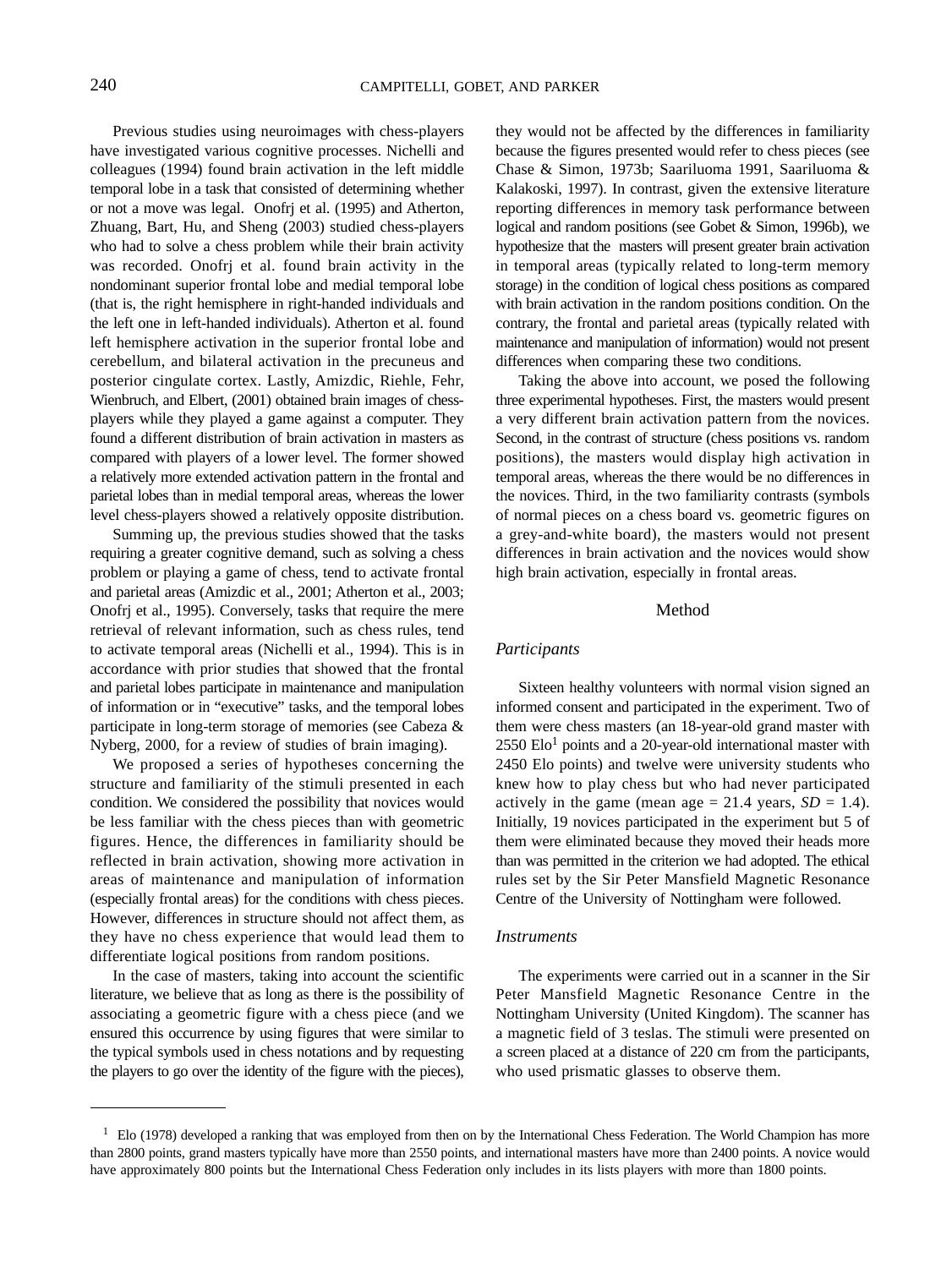Images of the entire brain were obtained with 22 coronal sections every 136 ms, so that the time lapse between the acquisition of volume 1—the entire brain—and the next volume was 3 s. The images obtained were echoplanar images calibrated at T2\*. The size of each section was 64  $\times$  64 voxels (three-dimensional pixels). Each voxel used was  $3 \times 3$  mm in plane and 9 mm thick. At the end of the experiment, higher resolution anatomical images were obtained to present the data.

# *Procedure*

All the blocks of all the conditions had the same structure (see Figure 1). Each block began with a fixation cross that appeared on the screen for 13 s, followed by a reference stimulus for 3 s. After a 5-s delay, a trial stimulus was presented for 3 s and the participants had to decide whether or not the trial stimulus was identical to the reference stimulus. They pressed the right key for "yes" and the left one for "no." The participants had to respond within 3 s after the presentation of the trial stimulus.

There were four conditions: "chess position," "random chess," "position scene," and "random scene" (see Figure 2). In the chess position, the stimuli consisted of the right half of a chess board  $(4 \times 8)$  squares) with black and white chess pieces in a logical position of a chess game. In the random chess condition, the chess pieces were distributed randomly on the board. There were 10 pieces (5 white and 5 black) in all the positions and in all the conditions. The stimuli in the position- and random-scene conditions were made up of a grey-and-white background of an irregular design of rectangles with the same dimension as the chess board in the previous conditions and different types of black and white geometric figures that corresponded to chess pieces (a cross represented the king, a hexagon the queen, a square the rook, a rectangular triangle the bishop, an Lshaped figure the knight, and a rectangle the pawn). The positions were generated as follows. A logical chess position was generated by the first author (a chess-player with 2200 Elo points) with 5 white and 5 black pieces, always using 3 pawns, a king, and the fifth piece was either a queen, a rook, a bishop, or a knight. In the random conditions, the pieces corresponding to the same position were replaced



*Figure 1.* Structure of the block. (See details in text).

randomly on different squares. In the conditions containing "scenes," other chess positions were generated, and subsequently the pieces were replaced by the corresponding geometric figures and lastly, the chess board was replaced by the grey-and-white background already described.

In 50% of the presentations, the trial stimulus was identical to the reference stimulus. When it did not coincide with the reference stimulus, the trial stimulus only differed in two pieces or figures that were on other squares. In the conditions of logical chess positions, changing the position of the pieces corresponded to legal moves, in the case of the random conditions, the change corresponded to illegal moves.

Seventy-two blocks (18 for each condition) were presented in groups of 4 blocks, in which each condition was presented once. The order of the conditions within the block was designated randomly. A new stimulus was used in each block.

# *Data Analysis*

Data were processed with Statistical Parametric Mapping (SPM99; Friston et al., 1995). Once the coordinates were obtained in the Montreal Neurological Institute (MNI; Coscoso, Kollokian, Kwan & Evans, 1997) system, they were translated into the Talairach (see Talairach & Tournoux, 1988) system, and the Brodmann areas were obtained by means of the Talairach Daemon (Lancaster, Summerln, Rainey, Freitas, & Fox, 1997) program.

With regard to the behavioral results, given the low number of chess-players, we only present the descriptive statistics. In terms of results of brain imaging, the statistical model employed was the "autobox" function in convolution with the hemodynamic response function. Three contrasts



*Figure 2*. Stimuli employed in the experiment. Upper left = chess position; upper right = position scene; lower left = random chess; lower right = random scene.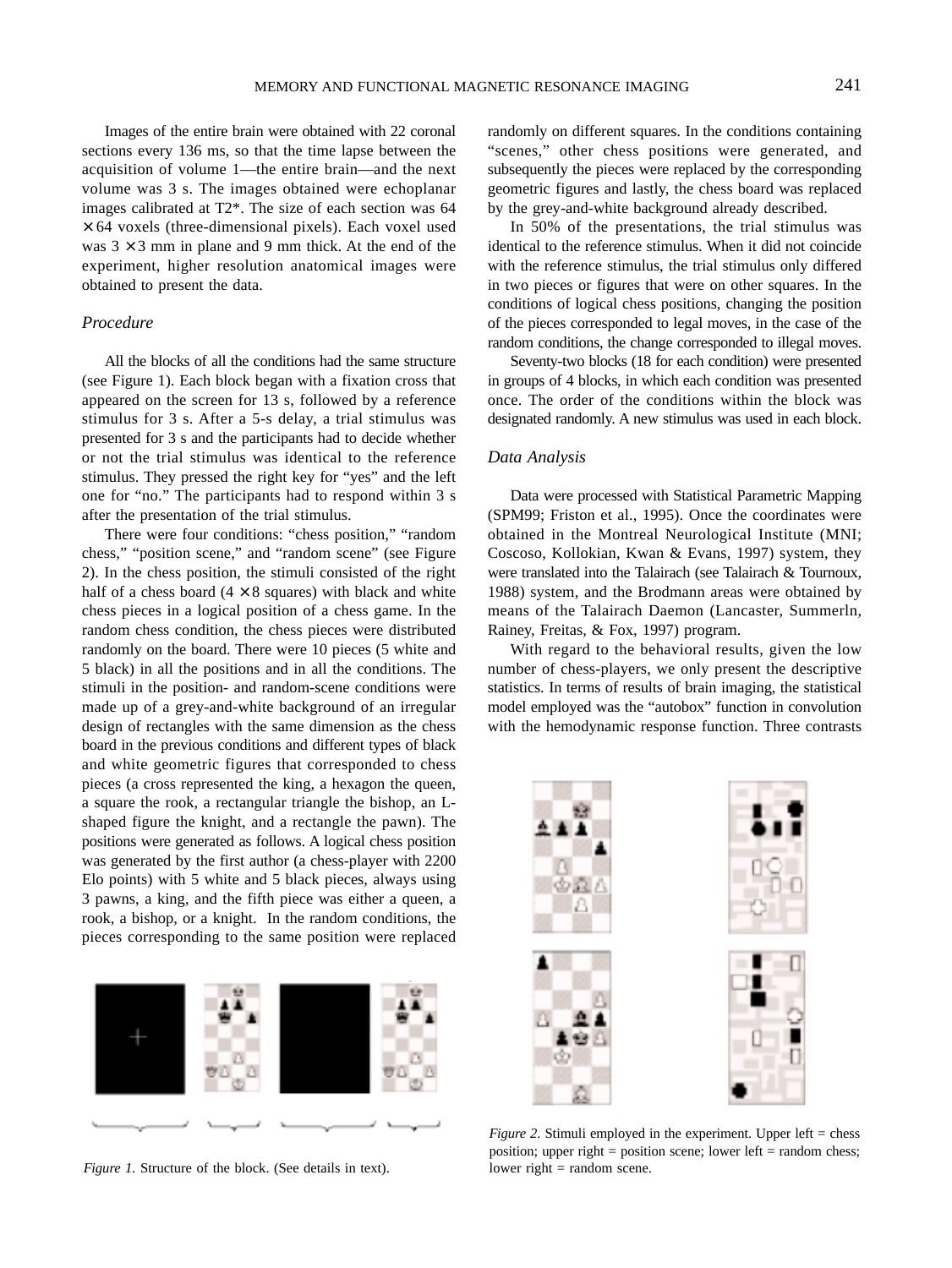were planned in the novice group and for each of the masters: (a) structure contrast: chess position > random chess<sup>2</sup>; (b) familiarity contrast 1: chess position  $>$  scene position; and (c) familiarity contrast 2: random chess > random scene. Parametric statistical maps (SPM) of *t* values were obtained after correcting for multiple comparisons. Only the groups of more than 5 voxels are reported.

### Results

On the average, all the subjects performed much better than would be expected if their behavior had been random. The grand master responded correctly on more than 90% of the trials in all conditions, the international master responded correctly between 75 and 90% of the attempts.

Table1

*Coordinates of the Areas of Greater Local Brain Activation of all the Contrasts in Novice Players*

| Contrast                       |        | Voxels Hemisphere | Area                       | AB      | $t$ value | Z value | Talairach coordinates |                  |                  |
|--------------------------------|--------|-------------------|----------------------------|---------|-----------|---------|-----------------------|------------------|------------------|
|                                |        |                   |                            |         |           |         | $\boldsymbol{x}$      | $\mathcal{Y}$    | $\mathcal{Z}$    |
| Chess position $>$             | 8      | L                 | Temporal gyrus             | 38      | 4.89      | 4.88    | $-47$                 | 17               | $-8$             |
|                                | 21     | L                 | Inferior frontal gyrus     | 44      | 5.05      | 5.04    | $-56$                 | 15               | 13               |
| Random chess                   | 6      | L                 | Middle frontal gyrus       | 46      | 4.72      | 4.72    | $-44$                 | 30               | $20\,$           |
|                                | 6      | L                 | Inferior frontal gyrus     | 47      | 4.69      | 4.69    | $-47$                 | 32               | $-2$             |
|                                | 12     | L                 | Cuneus                     | 19      | 4.97      | 4.96    | $-3$                  | $-77$            | 37               |
|                                | 15     | $\mathbb{R}$      | Precuneus                  | 7       | 4.67      | 4.67    | $\overline{9}$        | $-68$            | 34               |
|                                | $\tau$ | ${\bf R}$         | Inferior parietal lobe     | 40      | 4.68      | 4.67    | 62                    | $-33$            | 29               |
|                                |        | $\mathbb{R}$      | Inferior parietal lobe     | 40      | 4.5       | 4.49    | 59                    | $-40$            | 24               |
|                                | 276    | $\, {\bf R}$      | Posterior cingulate cortex | 29      | 5.73      | 5.72    | 3                     | $-46$            | 8                |
|                                |        | L/R               | Posterior cingulate cortex | 23      | 5.14      | 5.13    | $\boldsymbol{0}$      | $-22$            | 29               |
|                                |        | L/R               | Posterior cingulate cortex | 29      | 5.13      | 5.12    | $\boldsymbol{0}$      | $-46$            | 19               |
|                                | 1233   | L/R               | Anterior cingulate cortex  | 32      | 6.29      | 6.28    | $\mathbf{0}$          | 33               | 26               |
|                                |        | $\mathbf R$       | Superior frontal gyrus     | $\,8\,$ | 6.1       | 6.09    | 6                     | 35               | 53               |
|                                |        | L                 | Superior frontal gyrus     | 8       | 5.74      | 5.73    | $-3$                  | 17               | 52               |
| Chess position >               | 35     | L                 | Ínsula                     | 13      | 5.11      | 5.1     | $-42$                 | 3                | $-5$             |
| Position scene                 |        | L                 | Superior temporal gyrus    | 22      | 5.01      | 5.01    | $-53$                 | $\boldsymbol{0}$ | $\boldsymbol{0}$ |
|                                | 68     | L                 | Middle frontal gyrus       | 10      | 5.98      | 5.97    | $-24$                 | 62               | 8                |
|                                |        | L                 | Superior frontal gyrus     | 10      | 5.19      | 5.19    | $-24$                 | 52               | $\overline{0}$   |
|                                | 59     | $\mathbb{R}$      | Middle frontal gyrus       | 6       | 4.88      | 4.87    | 27                    | 20               | 54               |
|                                |        | ${\bf R}$         | Middle frontal gyrus       | 6       | 4.83      | 4.82    | 24                    | 5                | 49               |
|                                |        | $\mathbb{R}$      | Middle frontal gyrus       | 6       | 4.76      | 4.76    | 36                    | $\overline{0}$   | 58               |
|                                | 6      | L                 | Middle frontal gyrus       | 46      | 4.71      | 4.7     | $-48$                 | 33               | 20               |
|                                | 64     | L                 | Inferior frontal gyrus     | 45      | 5.42      | 5.41    | $-53$                 | 21               | $\overline{7}$   |
|                                | 167    | $\mathbf R$       | Cerebellum                 |         | 6.19      | 6.18    | 30                    | $-59$            | $-12$            |
|                                |        | ${\bf R}$         | Cerebellum                 |         | 5.18      | 5.18    | 36                    | $-45$            | $-20$            |
|                                |        | $\mathbb{R}$      | Cerebellum                 |         | 4.59      | 4.59    | 45                    | $-63$            | $-27$            |
|                                | 30     | L                 | Cerebellum                 |         | 5.57      | 5.56    | $-42$                 | $-51$            | $-28$            |
|                                | 117    | ${\bf R}$         | Thalamus                   |         | 5.52      | 5.51    | 6                     | $-23$            | $\overline{4}$   |
|                                |        | ${\bf R}$         | Amygdala                   |         | 5.44      | 5.43    | 18                    | $-9$             | $-10$            |
|                                |        | ${\bf R}$         | <b>Brainstem</b>           |         | 4.84      | 4.83    | 12                    | $-21$            | $-4$             |
| Random chess ><br>Random scene | 6      | L                 | Posterior cingulate cortex | 31      | 4.91      | 4.91    | $-24$                 | $-66$            | 17               |

*Note.* Voxels = number of voxels activated in the group (when the number of voxels is not presented, it means that this area belongs to the same group as the previous row). AB = Brodmann's area; Talairach coordinates: *x* = negative numbers correspond to the left hemisphere and positive numbers to the right hemisphere;  $y =$  positive numbers correspond to areas in front of the anterior commissure and negative numbers correspond to areas behind the commissure;  $z =$  positive numbers correspond to areas above the anterior commissure and negative numbers to areas below it.

<sup>&</sup>lt;sup>2</sup> In a contrast, the brain activation obtained in a certain condition is subtracted from that obtained in another condition. The nomenclature "x > y" means that the voxels presented were activated with (statistically) significantly greater intensity in the condition x than in the condition y.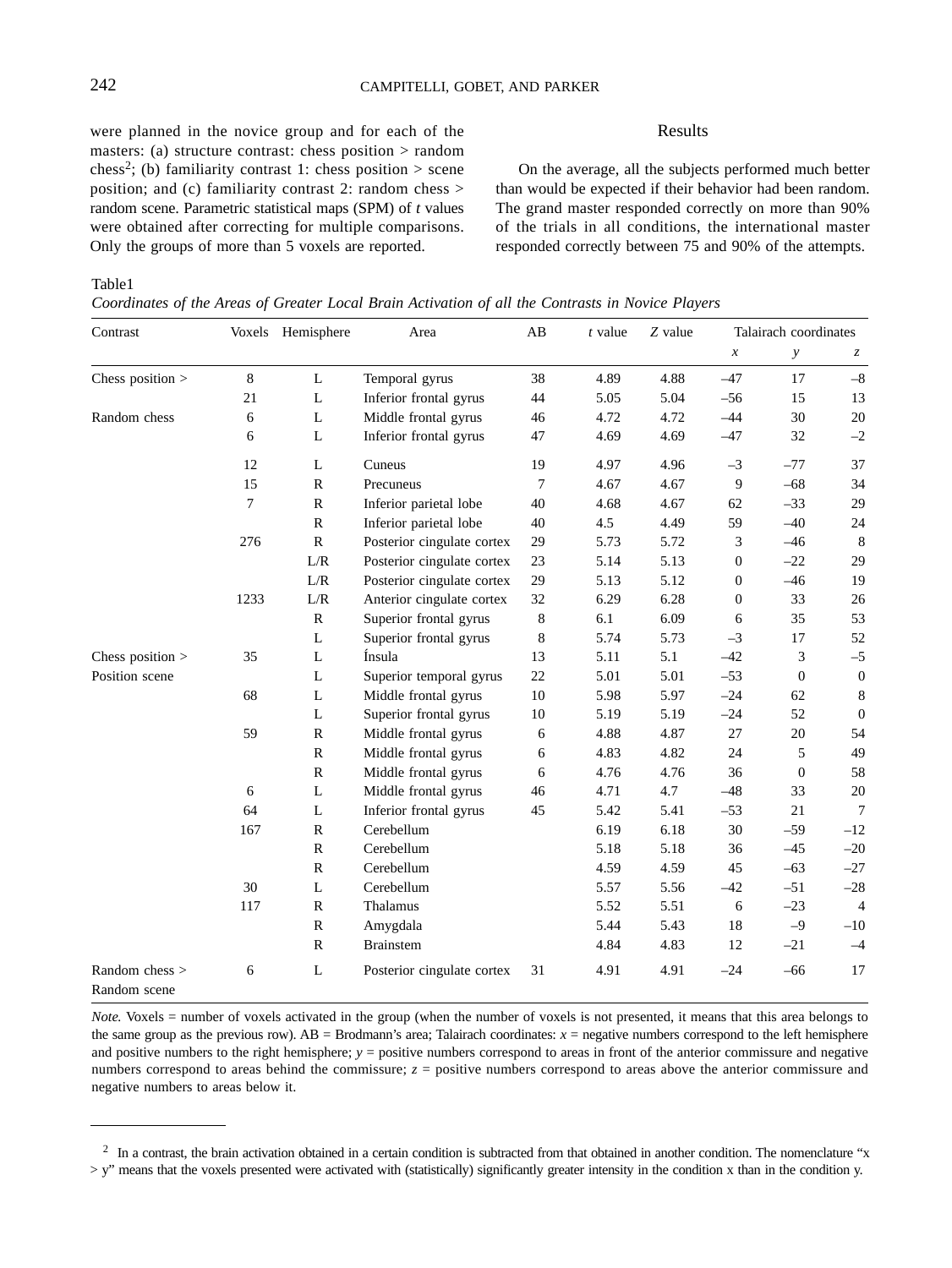Table 1 displays the brain activation areas in the three contrasts proposed. Only the data of the novices are presented because the two masters did not present differences in brain activation in any of the contrasts.

In the novice players, the chess position  $>$  random chess contrast presented a very limited activation pattern in a small group of temporal areas and in a somewhat larger group of frontal areas. The chess position > position scene contrast presented a pattern of very extensive brain activation in posterior areas of both hemispheres (i.e., the posterior cingulate cortex, precuneus, temporal areas, and cerebellum), but mainly in frontal areas (middle and superior frontal gyri and anterior cingulate cortex). In the random chess  $>$ random scene contrast, the novices presented an activation pattern of only 6 voxels in the left posterior cingulate cortex. Figure 3 shows a model brain with the brain activations of the novices in the contrast that presented more activation, that is, the chess position  $>$  position scene.

As the masters did not present any brain activation in any of the three contrasts, it could be argued that the lack of a significant effect was due to a technical flaw during the experiment or to a lack of sensitivity of the scanner during their participation. That is, perhaps the reason for the lack of a significant effect was not that the activations were similar in the conditions compared but rather because the scanner did not detect any activation. In order to discard this possibility occurring with the masters, we performed an analysis in which we compared their brain activation during the periods in which the reference stimulus was presented and the delay when the fixation cross was presented. The presentation period of the trial stimulus was not taken into account so as to discard activation in the motor areas corresponding to finger movement when pressing the key.

*Figure 3.* Novice players. Contrast Chess position > position scene. Four axial images from top to bottom of the brain, showing brain activation.

Figures 4 and 5 show the activated brain areas in this contrast. The fact that the brain activation pattern was significant in the two masters confirms that their lack of activation in the three structure and familiarity contrasts was not due to a technical error or to a lack of sensitivity of the scanner, but to the fact that their brain activations were similar in the conditions compared. Thus, the results obtained allow us to draw conclusions regarding the hypotheses we had proposed. The analysis of the areas that appear activated in Figures 4 and 5 is of no interest to the experimental hypotheses because all the conditions were grouped together.



*Figure 4*. Contrast trial stimulus plus delay > fixation cross (grand master). Four axial images from top to bottom of the brain, showing brain activation.



*Figure 5.* Contrast trial stimulus plus delay > fixation cross (international master). Four axial images from top to bottom of the brain, showing brain activation.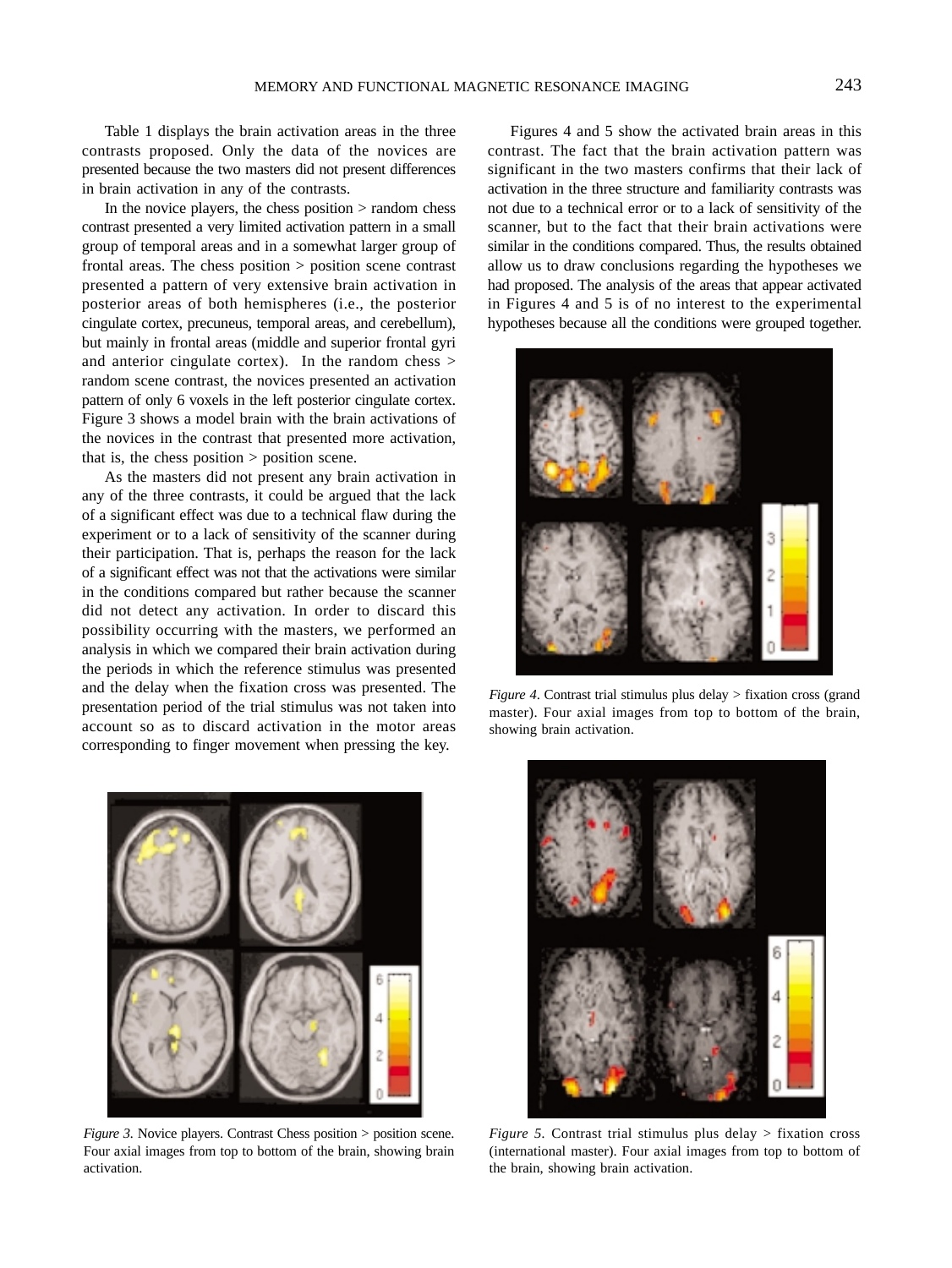### Discussion

Three important results were revealed by this experiment. First, neither of the masters presented differences in the relevant contrasts. Second, the lack of significant differences was not due to a technical problem or to lack of sensitivity of the scanner. Third, the novices showed a very broad activation pattern in the chess position > position scene contrast and very limited activation in the other two contrasts.

With regard to the hypotheses proposed, the results of the experiment support the hypothesis that stated that the masters would present a different brain activation pattern from the novices. The hypothesis stating that the masters would not present differences in brain activation in the familiarity contrasts and that the novices would present important differences in brain activation in these contrasts (especially in frontal areas) received some support, as three of the four expected results were produced. Both the results of the masters in the familiarity contrasts had been predicted (that is, lack of differences between the compared conditions). We also correctly predicted the extensive activation in the novices in the chess position > position scene contrast. However, the novices' low activation in the random chess > random scene contrast was unexpected.

Lastly, the hypothesis about the structure contrast activation in temporal areas in the masters and lack of differences in the novices—was refuted by the results obtained because we found no differences in brain activation in the masters and we did find differences in the novices.

We shall try to provide a plausible explanation of our results. In the case of the masters, the lack of significant differences in the familiarity contrasts was expected, as previous experiments showed that advanced chess-players are not affected by the change of a symbol to represent the pieces (Chase & Simon, 1973b; Saariluoma & Kalakoski, 1997). The two masters commented to the experimenter that they easily memorized the correspondence of the geometric figures with chess pieces, and this was facilitated by the similarity between the figures and the pieces, and that during the experiment, they perceived the figures as if they were chess pieces.

With regard to the structure contrast, on the basis of the extensive literature that reports clear differences in masters in the reconstruction of logical and random positions (see Gobet, De Voogt, & Retschitzki, 2004 for a bibliographic review), we predicted a difference in the brain activation of our masters. However, this did not occur. A possible explanation is that the simplicity of the task led the masters to perform the same processes for both stimuli. The differences found in the literature refer to a recall task (the reconstruction of the position of each piece in a position presented during a 2- to 15-s period), and our task was a recognition task.

With regard to the novices, we had hypothesized that there would be a familiarity effect (which partially occurred) and that there would be no structure effect, which did, in fact, occur. A possible explanation is that, in the conditions using chess pieces and the chess board, the visual representation of the reference stimulus in posterior areas of the brain may have been generated in a different place from the representation in the conditions using geometric figures (this would explain the activation in posterior areas in the chess position > position scene and random chess > random scene contrasts). It is also possible that during the delay period, in both the conditions with geometric figures, the novices may have performed a similar type of processing (with the differences in structure having no effect, contrary to our prediction), which could be a visual review. In contrast, in the two conditions with chess pieces, the type of processing would have been different. In the condition with a logical position, the novices would have performed some kind of verbal processing (for example, reciting the name of the pieces) that would require more activation in modulation areas such as the frontal cortex. On the contrary, in the random position, the novices, not recognizing a logical position, would continue to perform the same type of processing as in the conditions with geometric figures. This would explain the existence of brain activation in the frontal areas in the chess position > random chess and chess position > position scene contrasts. In the future, an experiment using the event-related fMRI technique, in which one can obtain precisely the activation in each period of the block, would allow us establish whether or not our explanation is adequate.

Lastly, in accordance with previous studies in brain imaging with chess-players (Amizdic et al., 2001; Atherton et al., 2003; Nichelli et al., 1994; Onofrj et al., 1995), our study revealed brain activation in frontal areas of the novices but not in the masters. This may reflect the fact that, for the novices, the chess symbols generated an additional demand in the process of maintaining the information of the reference stimulus and, therefore, more activation in frontal areas. However, the masters' familiarity with the chess symbols resulted in their not generating any additional processing demand.

The results obtained in this experiment confirm some of the hypotheses proposed in the scientific literature of psychology. The difference between expert and novice players is based mainly on the creation of a long-term memory with typical configurations (Gobet & Simon, 1996). The experts are very skilled at using different symbols quickly, as long as the structure of the stimulus is logical (Chase & Simon, 1973b; Saariluoma & Kalakoski, 1997). In addition, our experiment contributes new information. First, it provides data about the brain areas involved in the acquisition of expert knowledge. For example, in contrast to the masters, the novices require high activation in frontal areas in the chess position condition, which suggests a switch in the masters' type of processing, from anterior to posterior areas of the brain.

The paradigm of comparing experts and novices has not only provided relevant data about the acquisition of levels of excellence (see Charness, Krampe & Mayr, 1996;